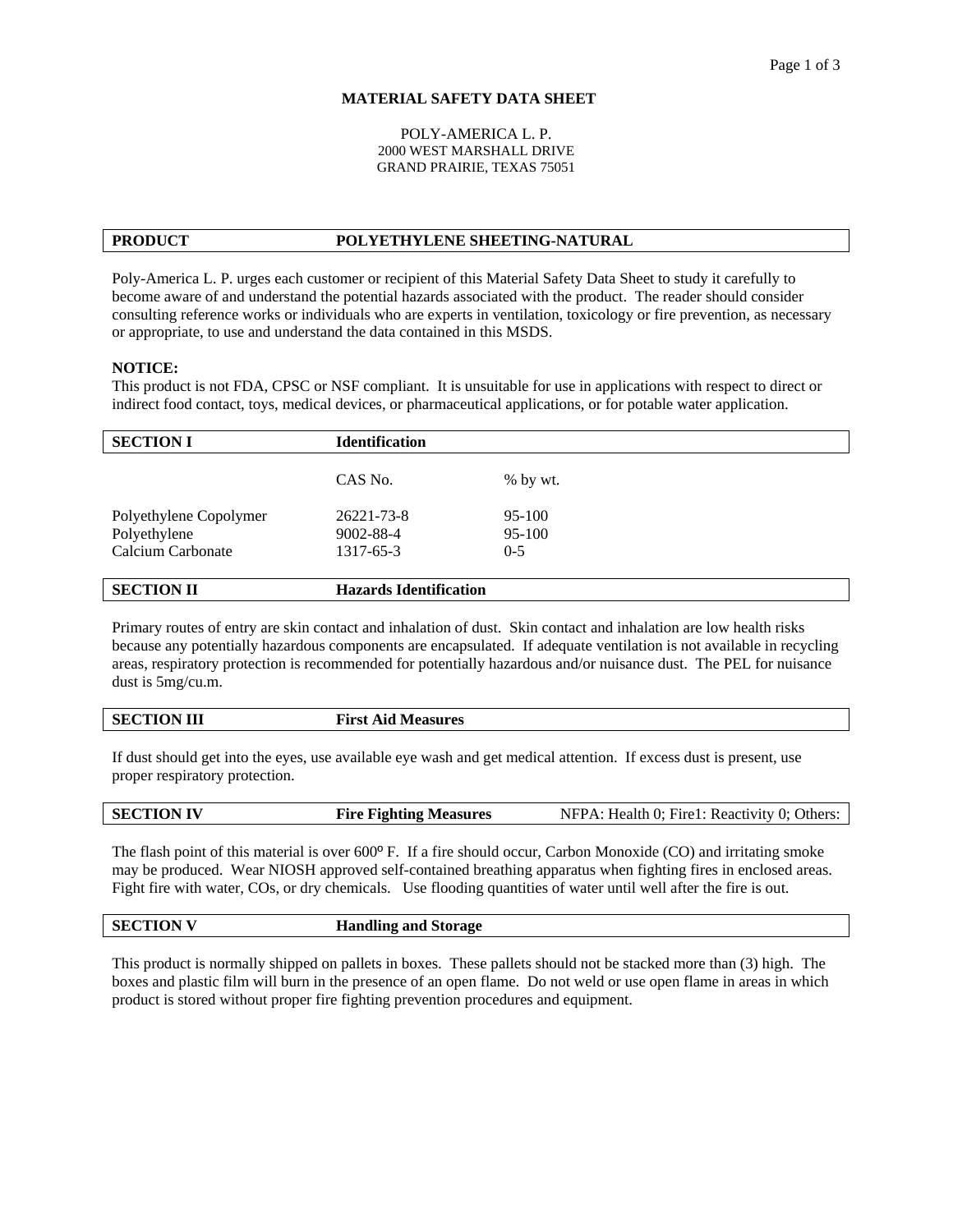## **SECTION VI Physical and Chemical Properties**

This products is a film sheeting with a VOC content of less than 5 parts per million. Density will vary depending on color and components from 0.900 to 1.10. Therefore, the product can sink or float in water depending on the properties. The product is not soluble in water and is odorless at ambient temperature. During heating, an intrinsic plastic odor will be present.

| <b>SECTION VII</b> | <b>Stability and Reactivity</b> |
|--------------------|---------------------------------|
|                    |                                 |

This product is stable and non-reactive. Hazardous decomposition of products can occur if overheated or ignited.

| <b>SECTION VIII</b> | <b>Toxicological Information</b> |
|---------------------|----------------------------------|
|                     |                                  |

The following chemicals are listed as known or suspected carcinogens per the National Toxicology Program (NTP), International Agency for Cancer Research (IARC), or California Proposition 65:

| Antimony Trioxide  | Arsenic (Inorganic)       | Cadmium Compounds |
|--------------------|---------------------------|-------------------|
| Chromium Compounds | Di (ethylhexyl) Phthalate | Lead Compounds    |
| Nickel Compounds   | Crystalline silica        |                   |

However, none of these chemicals is present in reportable weights in this product.

| <b>SECTION IX</b> | <b>Measures</b><br>Disposal |
|-------------------|-----------------------------|
|                   |                             |

This product is non-hazardous as shipped. If grinding occurs in recycling, some of the encapsulated components may present an environmental disposal problem. Refer to applicable federal, state and local regulations.

| <b>SECTION X</b> | чиоп |
|------------------|------|
|                  |      |

This product is not a regulated substance under the Department of Transportation (DOT) regulations. Any hazardous components are encapsulated.

| <b>SECTION XI</b> | <b>Regulatory Information</b> |
|-------------------|-------------------------------|
|                   |                               |

Notice: The information herein is presented in good faith and believed to be accurate as of the effective date shown. However, no warranty, express or implied, is given. Regulatory requirements are subject to change and may differ from one location to another. The following specific information is made for purpose of complying with numerous federal, state and local law regulations.

**Sara 313 Information:** To the best of our knowledge, this product contains no chemical subject to SARA Title III Section 313 supplier notification requirements.

**SARA Hazard Category**: This product has been reviewed according to the EPA "Hazard Categories" (SARA Title III) and is considered, under applicable conditions, to meet the following categories: Not to be listed in any hazard category.

**Toxic Substances Control Act (TSCA):** All ingredients are on the TSCA inventory or are not required to be listed on the TSCA inventory.

**State Right-to-Know:** This product is not known to contain any substances subject to disclosure requirements of New Jersey, Pennsylvania and/or California.

**OSHA Hazard Communication Standard:** This product is not a "Hazardous Chemical" as defined by the OSHA Hazard Communication Standard, 29 CFR 1910.1200.